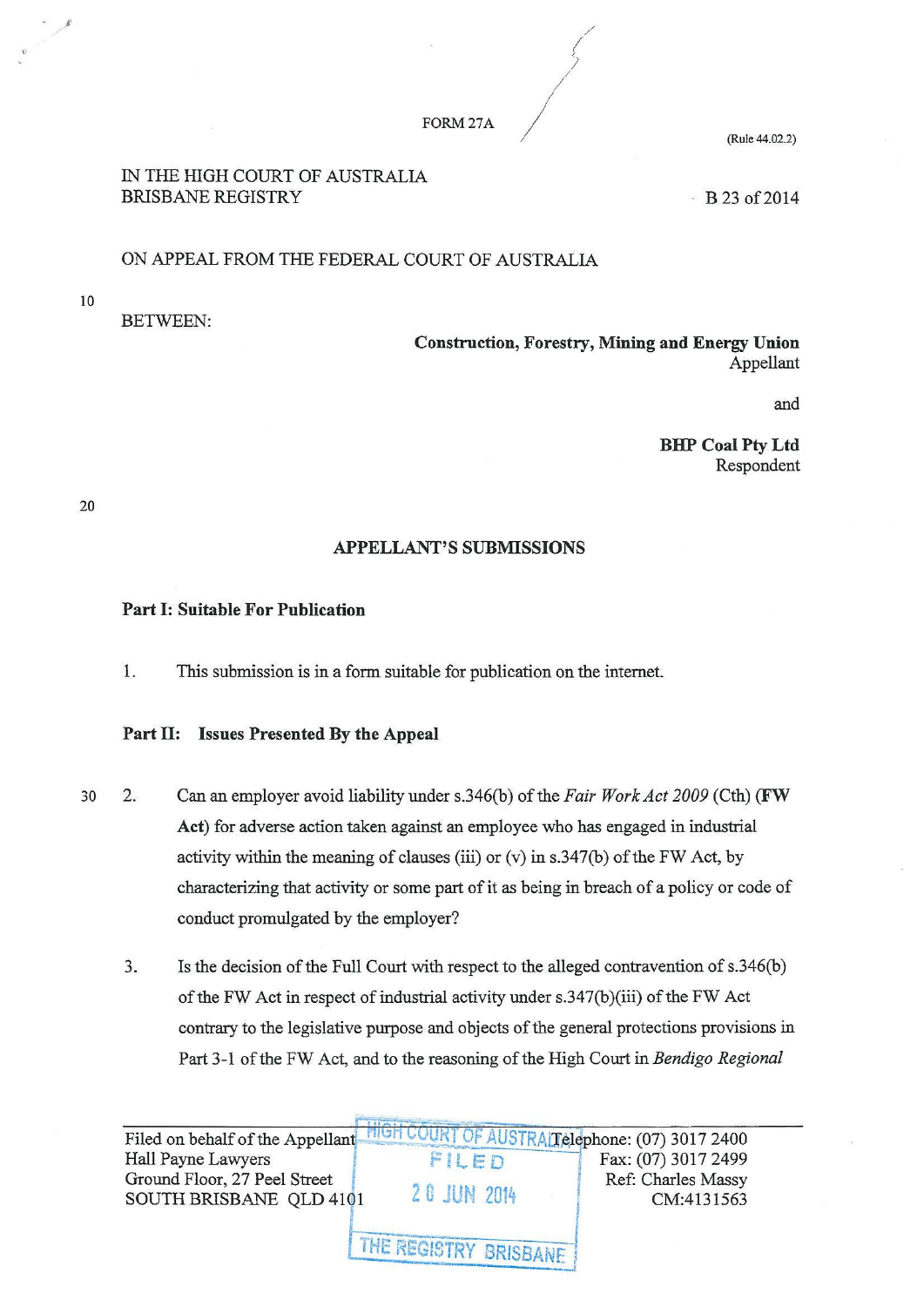*Institute ofTechnical and Further Education v Barclay! (Barclay)* and *General Motors Holdingv Bowling' (Bowling)?* 

- 4. Is the decision of the majority of the Full Court (Dowsett and Flick JJ) with respect to the alleged contravention of s.346(b) of the FW Act in respect of industrial activity under  $s.347(b)(v)$  of the FW Act contrary to the legislative purpose and objects of the general protections provisions in Part 3-1 of the FW Act, and to the reasoning of the High Court in *Barclay* and *Bowling?*
- 5. Did of the majority of the Full Court (Dowsett and Flick JJ) with respect to s.  $347(b)(v)$  of the FW Act, and the Full Court with respect to s.  $347(b)(iii)$  of the FW Act, err in holding that it was not open to the primary judge to find in all the circumstances that the employer dismissed Mr Doevendans because he engaged in industrial activity?

# **Part ill:** *Judiciary Act* **1903**

6. The appellant has considered whether any notice should be given in compliance with section 78B of the *Judiciary Act* 1903 and has concluded that such a notice is not required.

#### 20

10

 $\ddot{\phantom{a}}$ 

# **Part IV: Citations**

- 7. The reasons for judgment of the Full Court of the Federal Court of Australia, from which the appeal is brought, are unreported. Their medium neutral citation is [2013] FCAFC 132.
- 8. The reasons for judgment of the primary judge of the Federal Court are reported as *Construction Forestry Mining and Energy Union v BHP Coal Pty Ltd* (2012) 228 IR 195; [2012] FCA 1218.

 $\mathbf{I}$ (2012) 86 ALJR !044; (2012) 290 ALR 647.

<sup>2</sup>  (1976) 51 ALJR 235; (1976) 12 ALR 605.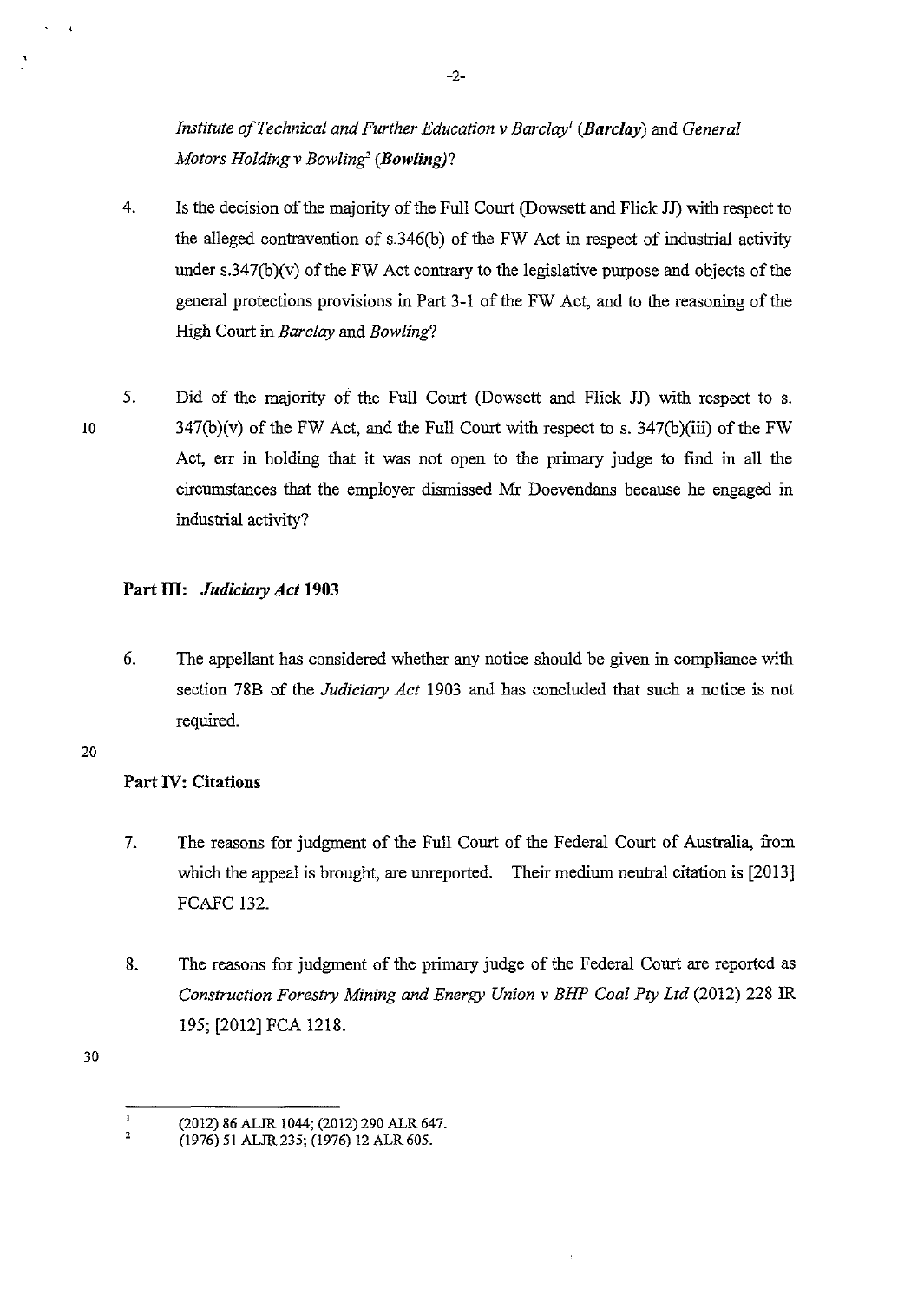#### **Part V: Relevant Facts**

- 9. Mr Henk Doevendans was employed by the respondent **(BHP)** at the Saraji coal mine in North Queensland **(the mine)** as a machinery operator for 24 years. He was summarily dismissed by BHP on 21 May 2012. Mr Doevendans was, during his employment, a member of the applicant **(CFMEU).**
- 10. In 2011 and 2012, CFMEU members at the mine ceased work on a number of occasions in support of negotiations for a new industrial agreement. The stoppages 10 were protected industrial action within the meaning of s. 408(a) of the FW Act.
	- 11. The local branch of the CFMEU, known as the Lodge, organised a peaceful protest **(the protest)** at the side of the road leading to the mine during the stoppages. Relevantly, the Lodge obtained a police permit for the protest on 16, 17 and 19 February 2012. On those dates the participants in the protest at all material times stood 3m back from the road behind water bollards, in conformity with the permit.
	- 12. The Lodge purchased a range of signs for the purpose of the protest. Some of these signs bore the words *No Principles, Scabs, No Guts.* Officials of the Lodge took the signs to the protest. They encouraged union members to pick up the signs and hold them so that they could be seen by cars driving by. The police attended the protest and made no complaint about any of the signs.
	- 13. On 16, 17 and 19 February 2012 Mr Doevendans attended the protest and, whilst in attendance, held up various signs, including (on several occasions) a *No Principles, Scabs, No Guts* sign **(the sign).**
	- 14. In March 2012, Mr Doevendans' conduct in holding and waving the sign was investigated by Mr Greg Hamilton, BHP's human resources manager at the mine. He reported the outcome of his investigation to Mr Geoff Brick, the manager of the mine. Thereafter, Mr Brick and Mr Hamilton met with Mr Doevendans on 12 April 2012, and gave him a letter setting out allegations of misconduct in breach of the BMA Workplace Conduct Policy,' BMA's Charter Values and expected workplace

20

 $\overline{1}$ 

30

BMA refers to BHP Billiton Mitsubishi Alliance, which owns the mine.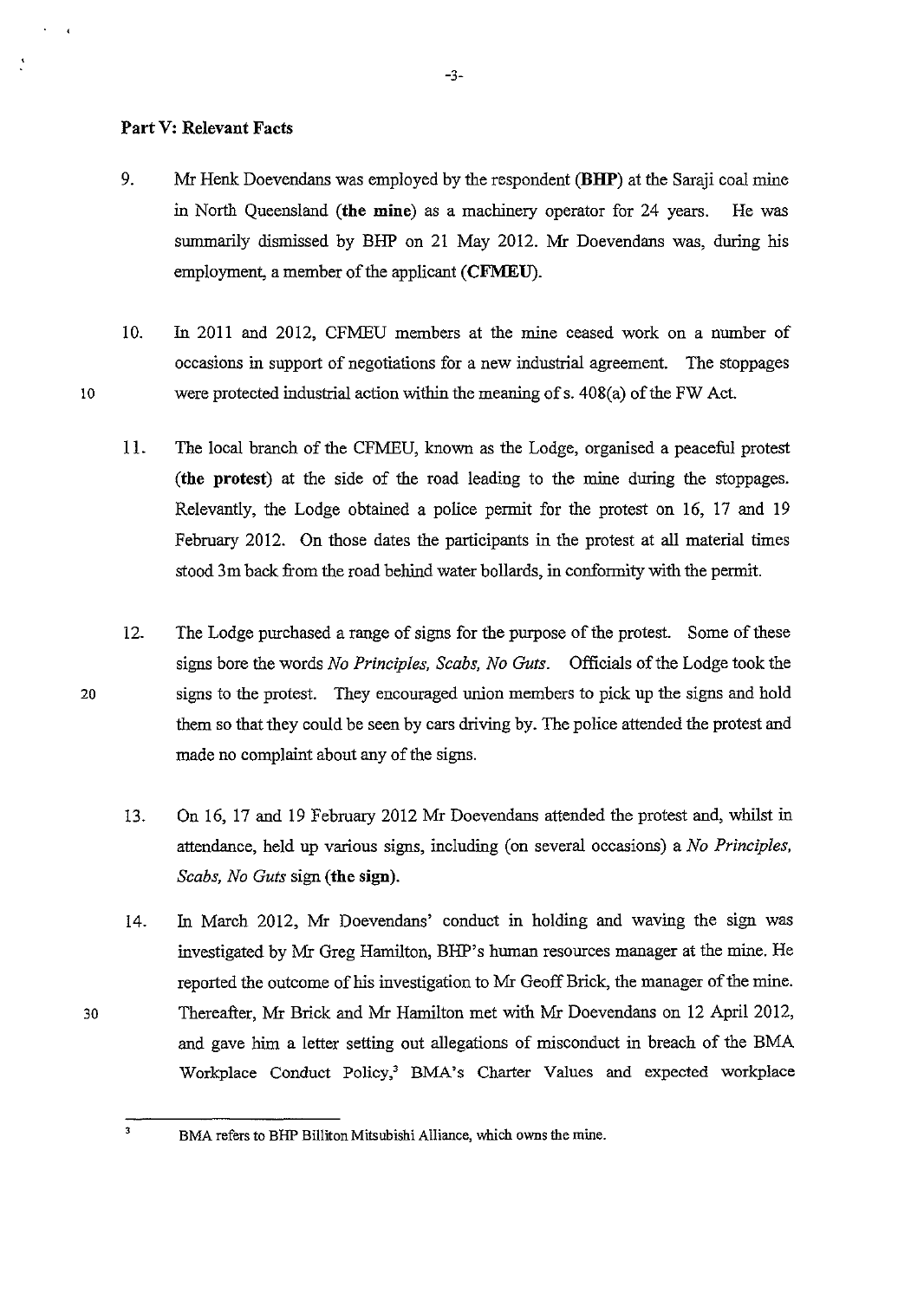behaviours. The allegations all relate to Mr Doevendans' conduct in holding and waving the sign at the protest.<

- 15. Further meetings were held between Mr Brick and Mr Doevendans in the following weeks and written submissions were made on behalf of Mr Doevendans by his union representatives. *<sup>5</sup>*
- 16. Finally, Mr Doevendans was summarily dismissed by the respondent on 21 May 2012. Mr Brick gave Mr Doevendans a letter of dismissal on that date, setting out the reason for dismissal.' The reasons were based on Mr Doevendans' conduct in holding and waving the sign at the protest. Mr Brick said that this conduct was in breach of the Conduct policy and Charter Values referred to in paragraph 13 above.
- 17. Mr Brick's evidence at the trial about his reasons for dismissing Mr Doevendans is extracted by the primary judge at [28] and [30] of his reasons for Judgment. Significantly, the list of matters set out in [28] upon which Mr Brick said his decision depended, makes prominent reference to the holding and waiving of the sign. He then said that his decision depended on his assessment of ALL of all of factors numbered (a) to (n) and that if any one or more of those factors had not been present he may have come to a different decision. The holding and waving of the scab sign was therefore clearly a substantial and operative reason in the dismissal.
- 18. The primary judge also noted at [30] of the Reasons for Judgment, Mr Brick's further evidence that the fact that Mr Doevendans was engaged in industrial action or activity did not play any part in his decision making process.

### *History of the litigation*

19. The appellant claimed at trial that BHP had contravened s.346(b) of the FW Act, by taking adverse action against Mr Doevendans because he had engaged in industrial activity within the meaning of s.347(b)(iii) and (v).

20

30

<sup>4</sup>  The letter is set out at [15] in the Reasons for Judgment of the primary judge.

*<sup>5</sup>*  These events are recounted by the primary judge at [19]-[27] of his Reasons for Judgment.

<sup>6</sup>  The letter is extracted at [29] of the primary judge' Reasons for Judgment.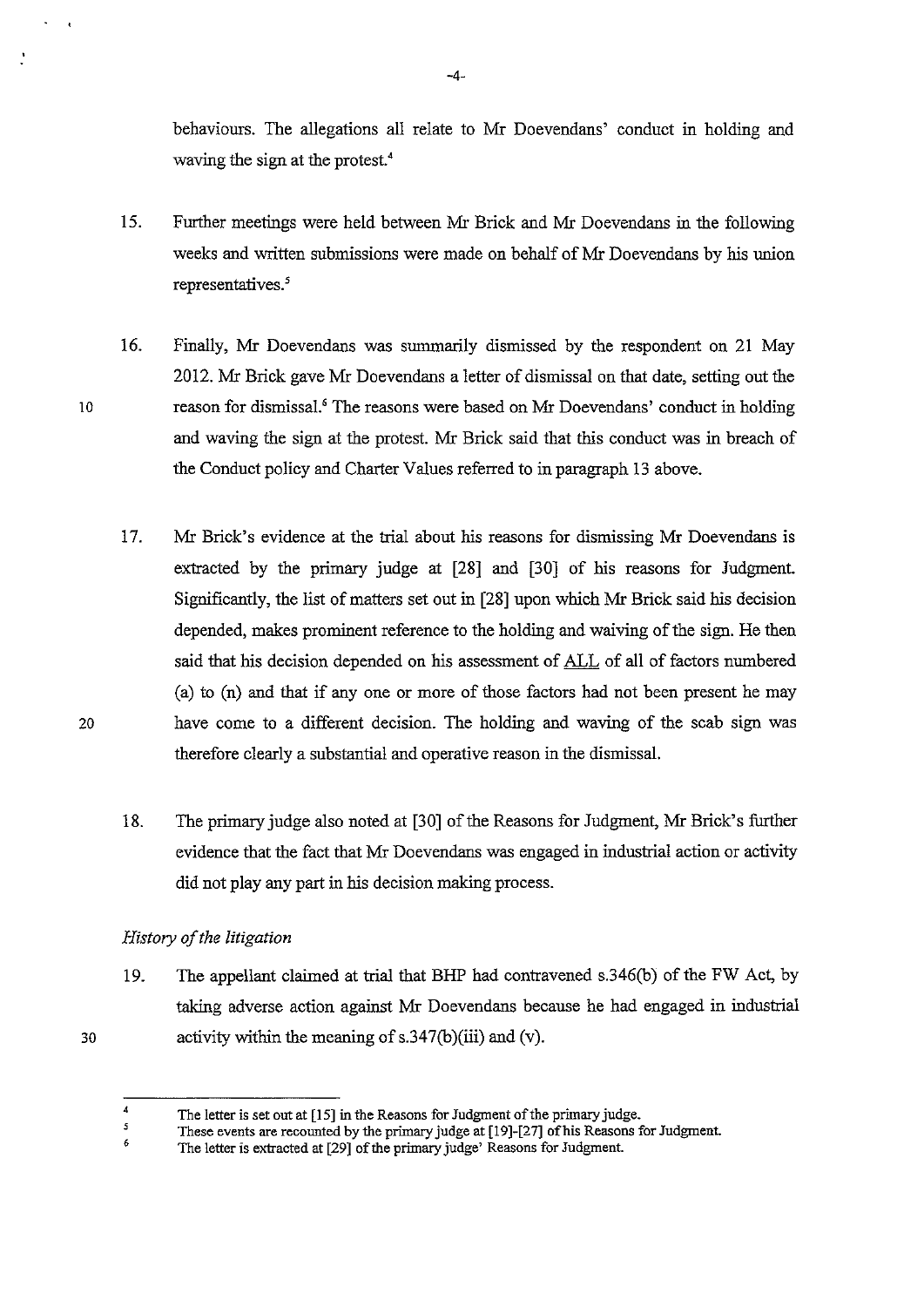- 21. The central controversy in the case was about the employer's reason for the dismissal.
- 22. The primary judge found that Mr Doevendans was dismissed *because* while at the protest he had held up and waved the union sign at passing motorists.' This finding was made on the basis of Brick's own evidence set out at [28]. This finding was not challenged in the appeal to the Full Court.
- 23. The primary judge found that the holding and waving of the sign constituted participation in a lawful activity organised by an industrial association within the meaning of s. 347(b)(iii) of the FW Act. The primary judge further found that since a reason for his dismissal was that he held and waved the sign, Mr Doevendans was dismissed because he participated in such a lawful activity in contravention of s. 346(b) of the FW Act.
- 20 24. The primary judge also found at [123] that, in holding and waving the sign, Mr Doevendans was representing and advancing the views and interests of an industrial association within the meaning of s.  $347(b)(v)$  of the FW Act.<sup>9</sup> This finding was not challenged on appeal to the Full Court. The primary judge further found at [123] that, as Mr Doevendans was dismissed for holding and waving the sign, Mr Doevendans was dismissed because he represented or advanced the views and interests of an industrial association in contravention of s. 346(b) of the FW Act. <sup>10</sup>
	- 25. On appeal, the majority of the Full Court (Dowsett and Flick JJ) found that Mr Doevendans was not dismissed for participating in a lawful activity of the union

<sup>7</sup>  8 Adverse action is defined in the table in  $s.342(1)$  of the FW Act, and relevant for present purposes is item I, paragraph (a) in the table.

<sup>9</sup>  Reasons for Judgment at (36]

Reasons for Judgment at [114]

<sup>10</sup>  Reasons for Judgment at 123]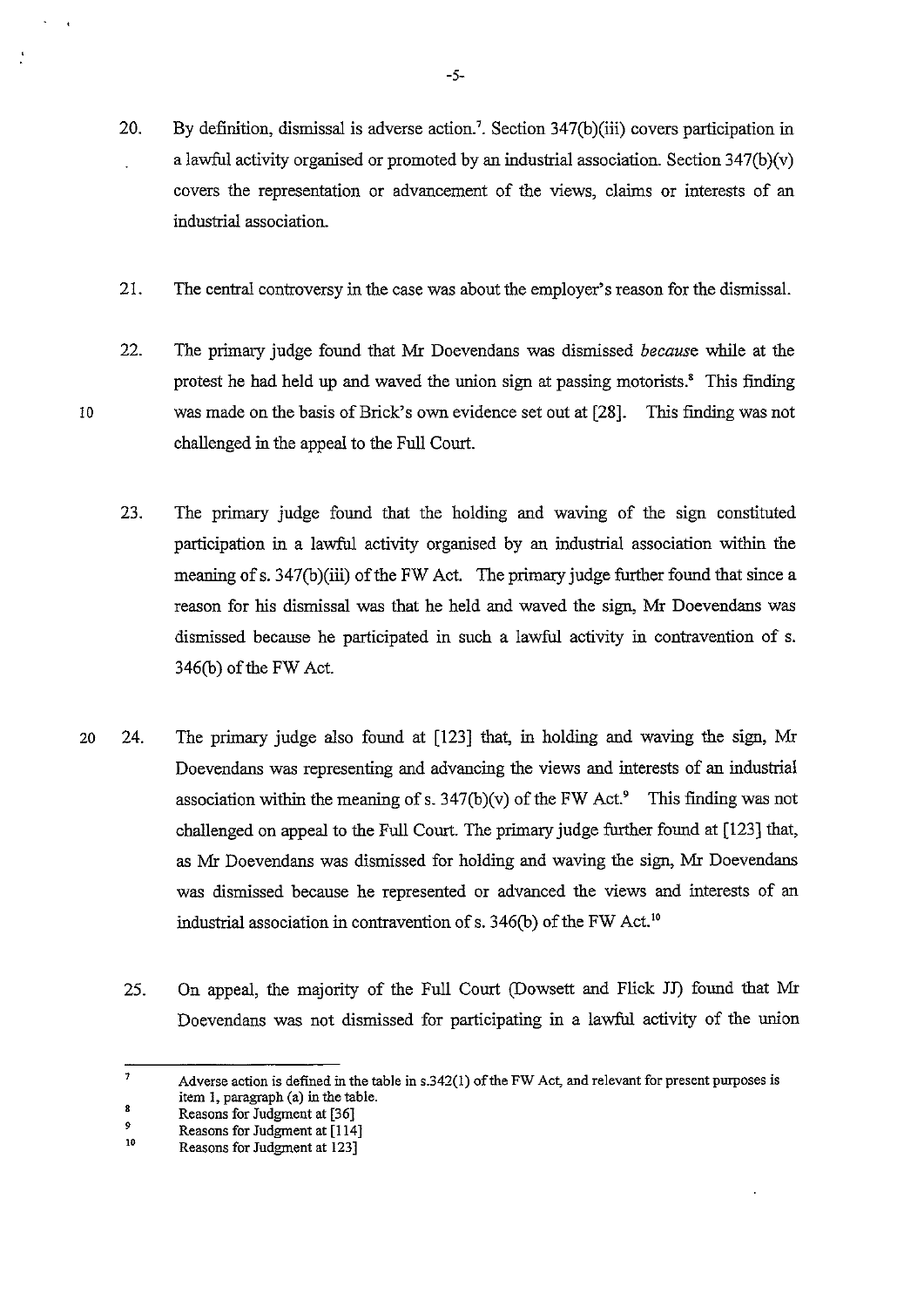(s.347(b)(iii)) or for representing or advancing the views and interests of the union  $(s.347(b)(v)).$ 

- 26. Their Honours noted the evidence of Mr Brick that Mr Doevendans' participation in industrial action or activity did not play any part in his decision making process, and that the primary judge said he accepted that evidence. 11 Their Honours held that in view of that evidence, it was not open to his Honour to find a contravention for the alleged prohibited reason."
- 10 27. Kenny J agreed with the other members of the Full Court that there was no contravention of s.346(b) in relation to s.347(b)(iii) because of the accepted evidence of Mr Brick referred to in the previous paragraph.<sup>13</sup>
	- 28. However, her Honour found that the primary Judge's finding of contravention of s.346(b) with respect to s.347(b)(v) was correct. Her Honour found that once it was accepted that:
		- (a) in holding and waving the sign Mr Doevendans was representing or advancing the views of the union; and
	- (b) Mr Doevendans was dismissed because he held and waved the sign;

it followed that he was dismissed because he represented and advanced the views and interests of an industrial association.

# **Part VI: Argument**

20

 $\ddot{.}$ 

30

29. Part 3-1 of the FW Act contains what are described as General Protections. The objects ofPt 3-1 set out in s.336(1), reveal that Parliament sought to protect the rights conferred by the Part and to provide for persons on whom those rights are conferred effective relief from being discriminated against, victimised or otherwise adversely affected by reason of the holding or exercising of those rights. The rights with which the Part deals with are:

-6-

II Reasons for Judgment at [36]

<sup>12</sup>  Full Court Reasons for Judgment, at [13] per Dowsett J and [108] per Flick J

<sup>13</sup>  Full Court Reasons for Judgment, at [56]-[57]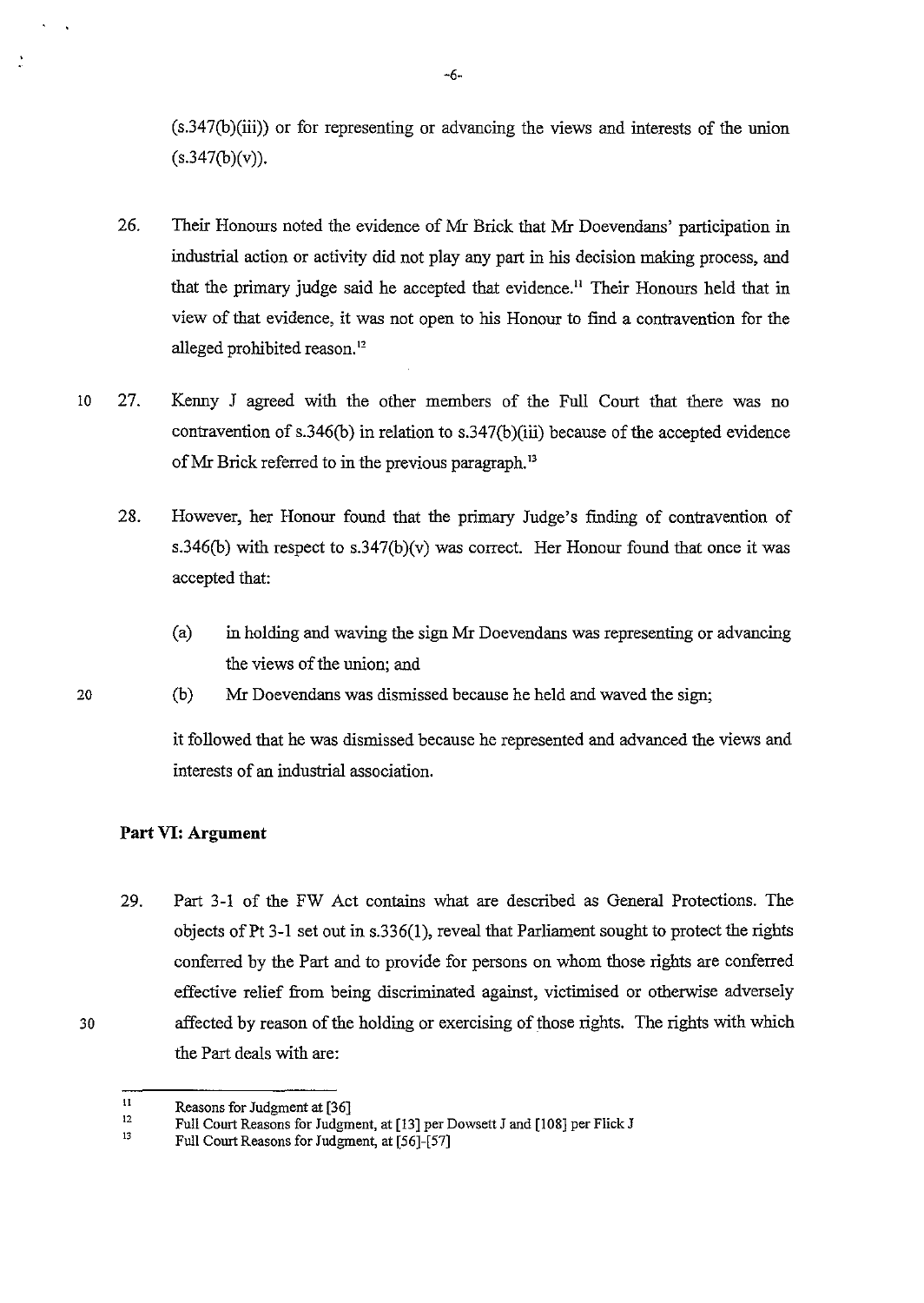- (a) the workplace rights conferred by Div 3;
- (b) the rights of association and participation in the industrial activities conferred byDiv4; and
- (c) anti-discrimination rights and other protections conferred by Divs 5 and 6.
- 30. Section 346 is in Division 4 which deals with freedom of association. Protection for participation in industrial organisations such as trade unions, and for particular forms of industrial activity, has been a feature of Commonwealth industrial legislation since 1904. The antecedents of these freedom of association provisions was traced back to 1904, in both the joint judgments in *Barclay. <sup>14</sup>*
- 31. These provisions are clearly beneficial and in accordance with principle, should be given a generous construction in aid of the benefits they seek to bestow.
- 32. Section  $346(a)$  prohibits the taking of adverse action because a person is or is not a member or officer of an industrial association. Section 346(b) prohibits the taking of adverse action because a person engages in industrial activity within the meaning of paragraphs (a) or (b) of s.347. Relevantly, s. 347(b)(iii) protects participation in a lawful activity organised or promoted by an industrial association, and s.  $347(b)(v)$ protects conduct of representing or advancing the views, claims and interests of an industrial association.
- 33. In *Barclay,* the task of a court in a proceedings alleging a contravention of s. 346(b) of the FW Act, was identified as being to determine whether adverse action was taken by an employer against an employee, and if so, why the adverse action was taken and whether it was for a prohibited reason or reasons which include a prohibited reason."
- 34. It is a question of fact to be determined in light of all the facts established in the proceeding.<sup>16</sup> French CJ and Crennan J held that it was a question of fact to be answered in light of all of the facts established in the proceedings and that the direct

 $\cdot$ 

20

30

-7-

<sup>14</sup>  At [46]- [48] per French CJ and Crennan J and at [73]-[93] per Gummow and Hayne JJ.

<sup>15</sup> At [5] and [44] per French CJ and Crennan J

<sup>16</sup>  At [45] per French CJ and Crennan J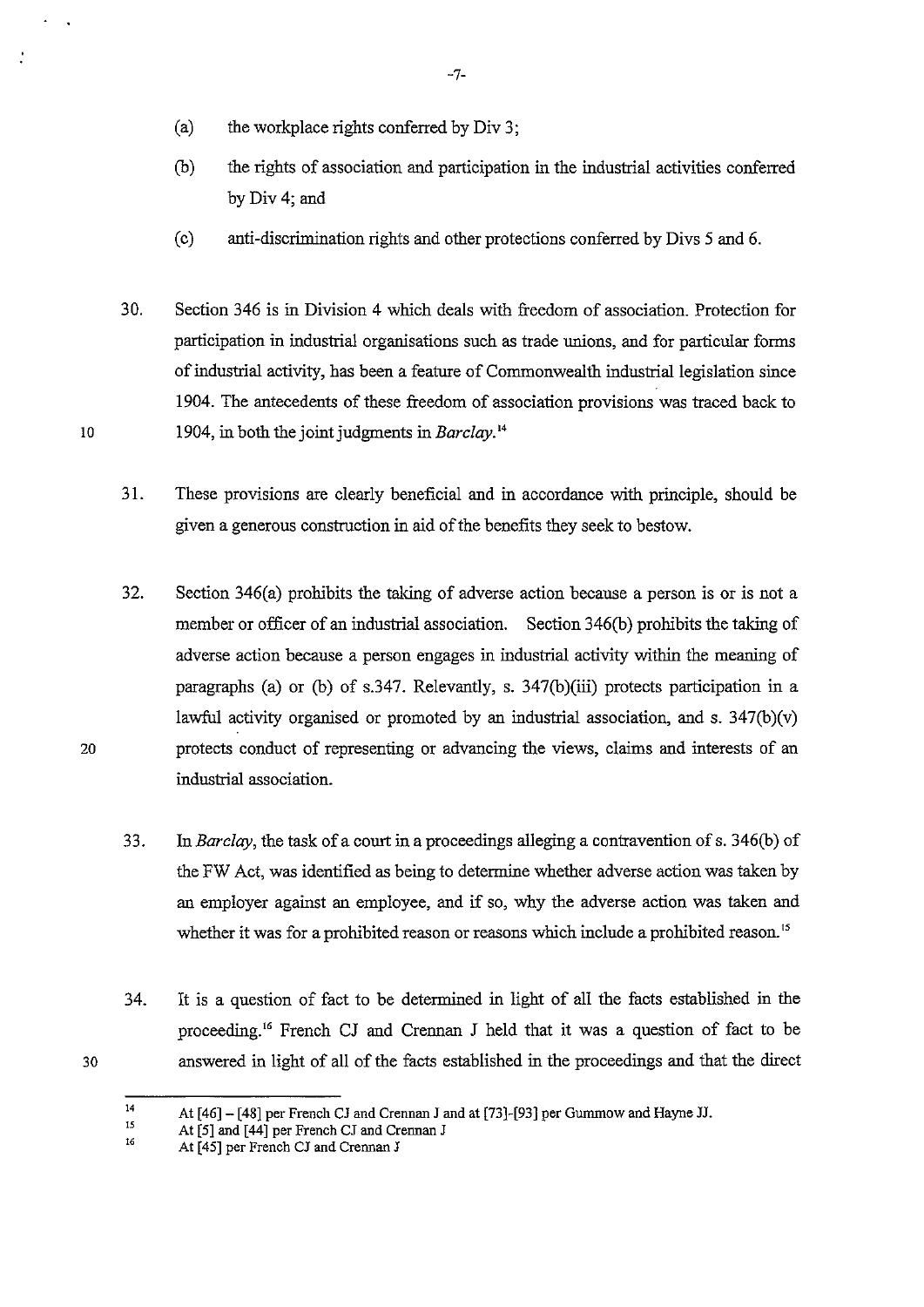evidence of the decision maker is significant but must be weighed against other evidence or objective facts.

- 35. Justices Gummow and Hayne rejected the objective-subjective dichotomy as an illusory frame of reference and went on to hold that the direct evidence of the decision maker was to be balanced against other evidence and the overall facts and circumstances of the case in order to identify why the adverse action was taken."
- 36. Justices Gummow and Hayne referred at [79] to the judgment of Barton ACJ in *Pearce,* with whom Gavan Duffy and Rich JJ agreed, in which he stated:

*"mere declarations as to the mental state that prompted the employer's action are entitled to little or no regard.* "

- 37. That passage was explained by French CJ and Crennan J as meaning that mere declarations of innocent reason or intent in taking adverse action may not satisfy the onus on the employer if contrary inferences are available on the facts.<sup>18</sup>
- 3 8. In the circumstances of this case, Mr Doevendans was participating in a lawful activity organised by the union, within the meaning of s.347(b)(iii), when he attended at the protest and held up and waved the sign provided by the union. Further, in holding up and exhibiting the sign prepared by the union, Mr Doevendans was representing and advancing the views and interests of the union within the meaning of s.347(b)(v).
	- 39. It is not in dispute that the holding and waving of the sign was a substantial and operative reason for Mr Brick's decision to dismiss Mr Doevendans.
- 40. In his evidence, Mr Brick sought to distinguish the holding and waving of the union sign from the participation in the protest organised by the union. Upon a proper characterization of Mr Doevendans' conduct at the protest, the distinction sought to be made by Mr Brick is unsustainable.

10

 $\dot{z}$ 

20

30

-8-

<sup>17</sup>  At [121), (126) and (127).

<sup>18</sup>  At (54)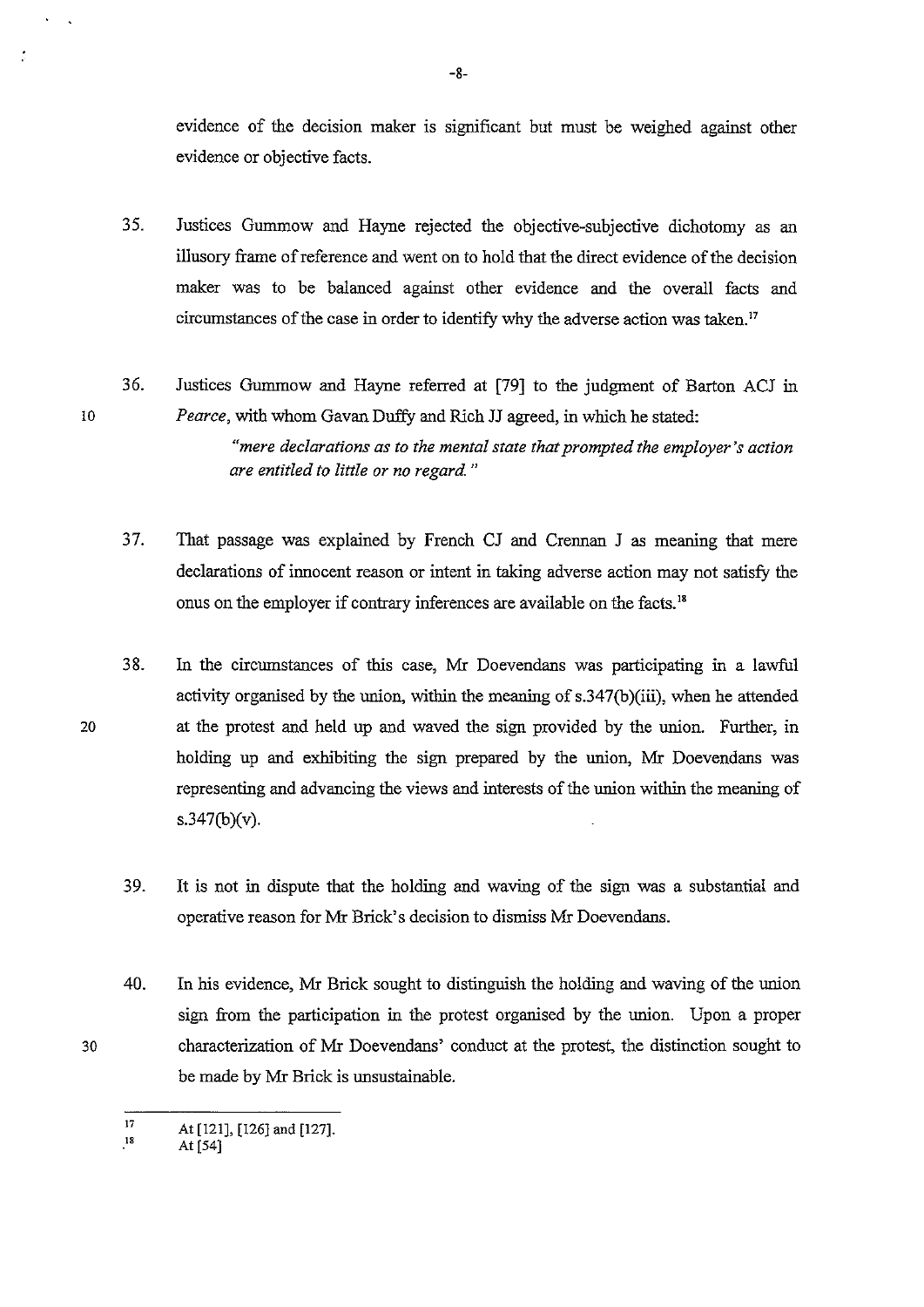- 41. Tbis is the very situation which the judgments in *Barclay* warn against.
- 42. Mr Brick's evidence of his reasons for the termination was at odds with the objective facts relating to the conduct of the protest. The credence and weight to be given to his evidence had to be weighed against those objective facts. Once it was accepted that Mr Doevendans was dismissed for this very conduct, the findings of the primary judge:
	- (a) at that he was dismissed because he represented or advanced the views and interests of an industrial association; and
	- (b) at because he participated in a lawful activity organised by an industrial association,

were both open and was correct. There was no basis to overturn these findings of fact.

- 43. The error made by the Full Court was to treat as determinative the disavowal by Mr Brick that participation in industrial action or activity played any part in his decision. The Primary Judge's finding that the holding and waving of the "scab" sign was part of the protest was not challenged in the appeal to the Full Court. Yet the Full Court did not seek to resolve the conflict between that finding and Mr Brick's disavowal.
- 20 44. Dowsett J held that once Mr Brick's disavowal was accepted, the fact that the stated reasons for dismissal fell within the categories of protected conduct under s.347, was irrelevant.<sup>19</sup>
	- 45. Kenny J held that the disavowal meant that Mr Doevendans was dismissed for what he did in the course of participating in the protest but that that was not equivalent to dismissing him because he participated in the protest.<sup>20</sup>
	- 46. Flick J held that the acceptance of the disavowal excluded any prospect of a finding of contravention.21

10

-9-

<sup>19</sup>  Full Court Reasons for Judgment, at [13]

<sup>20</sup>  Full Court Reasons for Judgment, at [56]

<sup>21</sup>  Full Court Reasons for Judgment, at [108]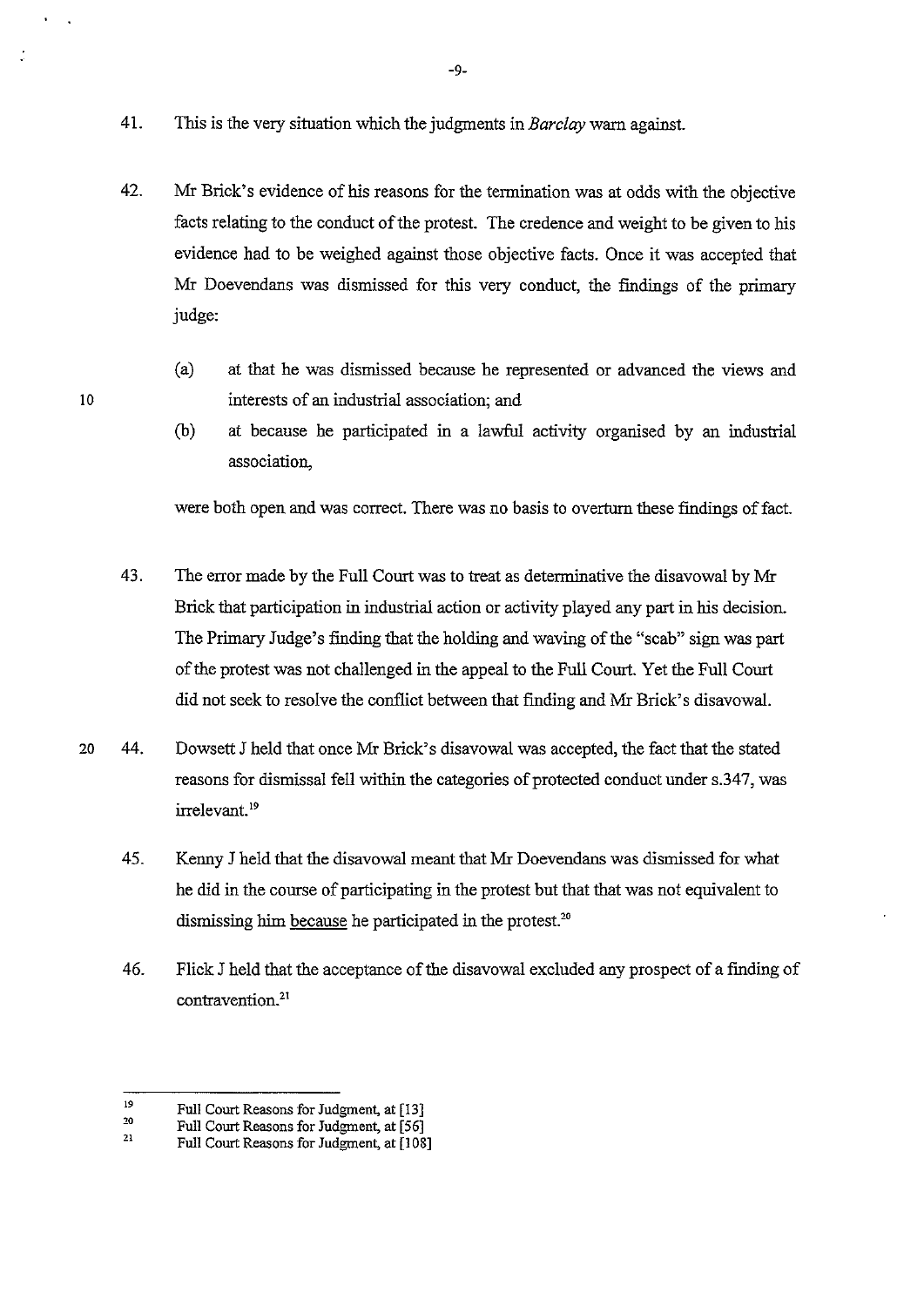- 47. None of their Honours went on, as they should have in accordance with *Barclay,* to consider whether that subjective evidence of Mr Brick was consistent with all the circumstances of the case including the objective facts, and whether it was open to an employer to dissemble protected activities in this way in order to escape liability.
- 48. The majority erroneously approached the reasons for the adverse action by reference to a purely subjective frame of reference. They wrongly proceeded on the basis that the decision maker's subjective characterisation of his reasons was determinative of the outcome. Such an approach is inconsistent with the reasoning in *Barclay* and has the unjustified effect of substantially narrowing the scope of the protections in Part 3-

1.

20

- 49. In circumstances where Mr Brick had explicitly nominated the holding and waiving of the "scab" sign as an indispensable part of the reasons for the dismissal, the disavowal cannot be taken at face value and must be assessed against the reasons positively asserted by Mr Brick for his action and the objective facts of the union protest. So much is required by the judgments in *Barclay.*
- 50. Once it was accepted that Mr Doevendans was dismissed for this conduct which was an integral part of the industrial activity protected under s.347(b), the findings of the primary judge that he was dismissed because he represented or advanced the views and interests of an industrial association<sup>22</sup> and that he was dismissed because he participated in a lawful activity organised by an industrial association<sup>23</sup> were both open and was correct. There was no basis to overturn these findings of fact.
	- 51. The Appellant submits that it is not permissible or effective under the Act for an employer to recharacterise the reason for taking adverse action in terms that are designed to avoid the operation of the Act. To allow it would defeat the effective operation of this remedial legislation.

-10-

 $\frac{22}{23}$  at [123]<br> $\frac{23}{41}$  [114]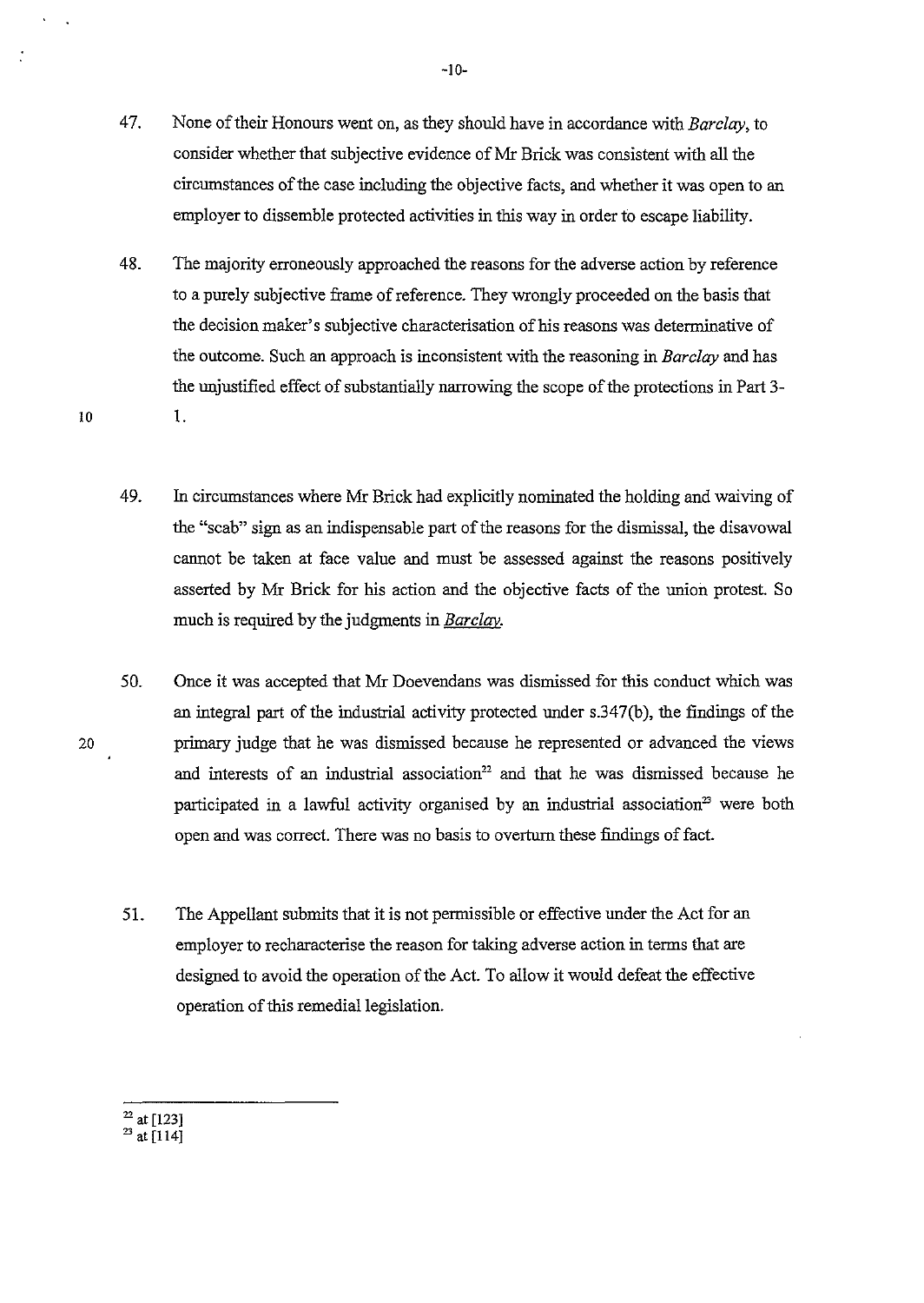- 52. Yet that is precisely what the employer has sought to do in this case and it was accepted by the Full Court.
- 53. The approach of the Full Court enables artificial and impermissible distinctions to be drawn between conduct which is explicitly protected by the legislation and particular attributes of that conduct which an employer finds to be unpalatable.
- 54. In relation to this case, the approach of Full Court enables BHP to avoid liability under s.346(b) of the *Fair Work Act 2009* (Cth) **(FW Act)** for adverse action taken against Mr Doevendans who has engaged in industrial activity if it takes adverse action because of attributes of the conduct which it regards as being unacceptable.
- 55. Such an outcome is inconsistent with the beneficial interpretation which this legislation should receive, and should be rejected.
- 56. The primary judge was required to, and did, weigh all parts of the evidence given by Mr Brick, and all of the relevant facts and circumstances, for the purpose of determining whether adverse action was taken because Mr Doevendans engaged in industrial activity.

10

57. It is respectfully submitted that the primary judge was correct in rejecting the distinction between participation in the protest and holding and waving the sign. The industrial association purchased the signs for the purpose of the protest, brought the signs to the protest, and encouraged attendees to hold the signs up at the protest. The holding and waving of the signs was an integral part of the lawful industrial activity. The scope of the protections in ss.  $347(b)(i) - (v)$  ought not be read in a narrow way. It was, at the least, open to the primary judge to find that dismissal for holding and waving the union's sign, in all the circumstances, constituted dismissal because of participation in a lawful industrial activity. Accordingly there was no basis to disturb the primary judge's finding in this regard.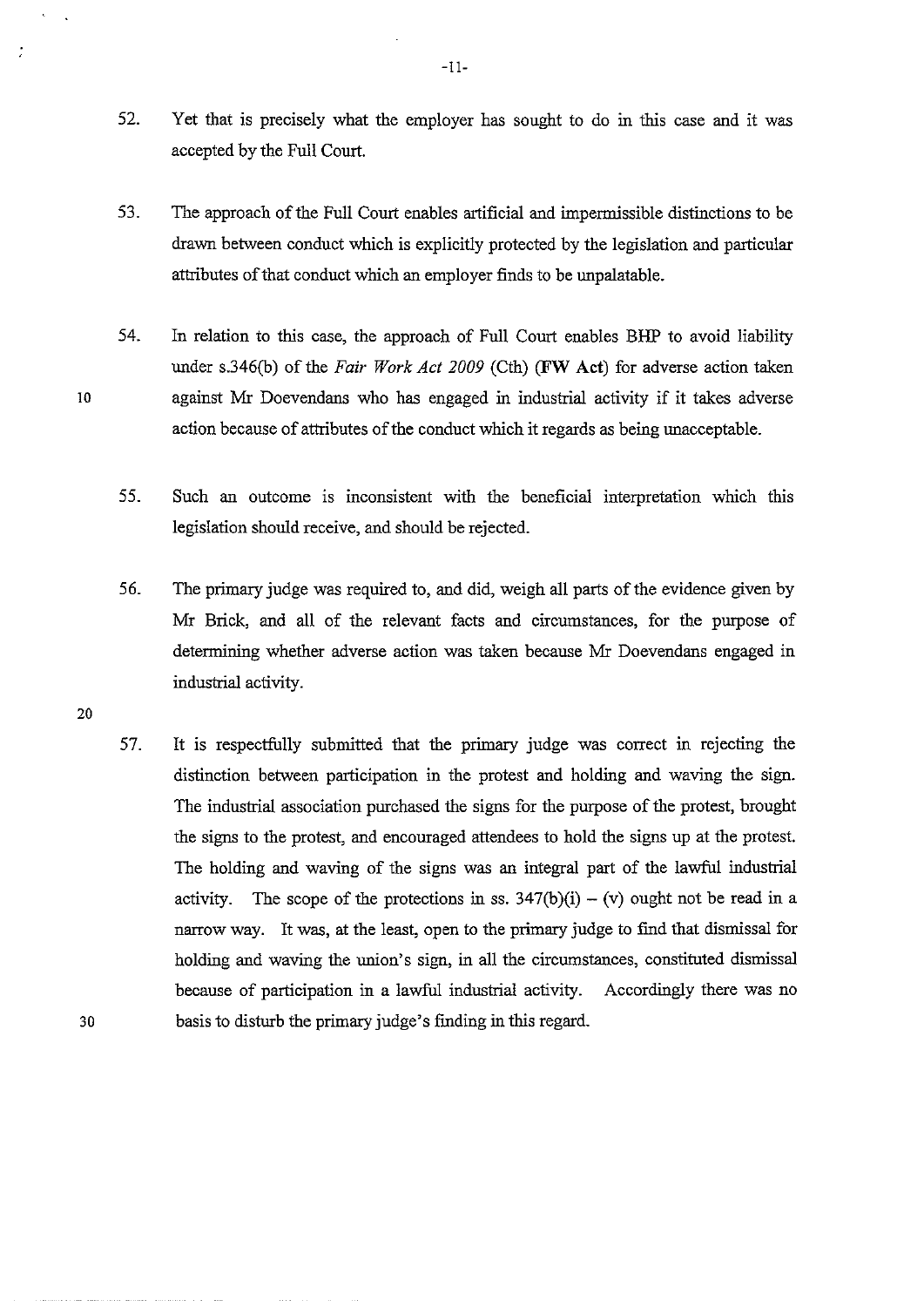### **Part VII: Legislation**

58. The applicable legislative provisions, as they existed at the time of the hearing before the primary judge, are attached to this submission as an annexure. Those provisions remain in force.

#### **Part VIII: Orders Sought**

- 59. The appellant seeks orders that:
	- (1) the appeal be allowed;
		- (2) orders I, 2 and 3 made by the Full Court on 13 December 2013 be set aside;
		- (3) the appeal to the Full Court be dismissed; and
		- ( 4) such further orders as appear appropriate to the Court.

### **Part IX: Time Estimate**

- 60. It is estimated that the presentation of the appellant's oral argument (including reply) will take approximately three hours.
- 20

10

 $\cdot$ 

Dated: 20 June 2014

ha hal

| Name:      | <b>HERMAN BORENSTEIN</b>   |
|------------|----------------------------|
| Telephone: | $(03)$ 9225 8192           |
| Facsimile: | $(03)$ 9225 7293           |
| Email:     | h.borenstein@vicbar.com.au |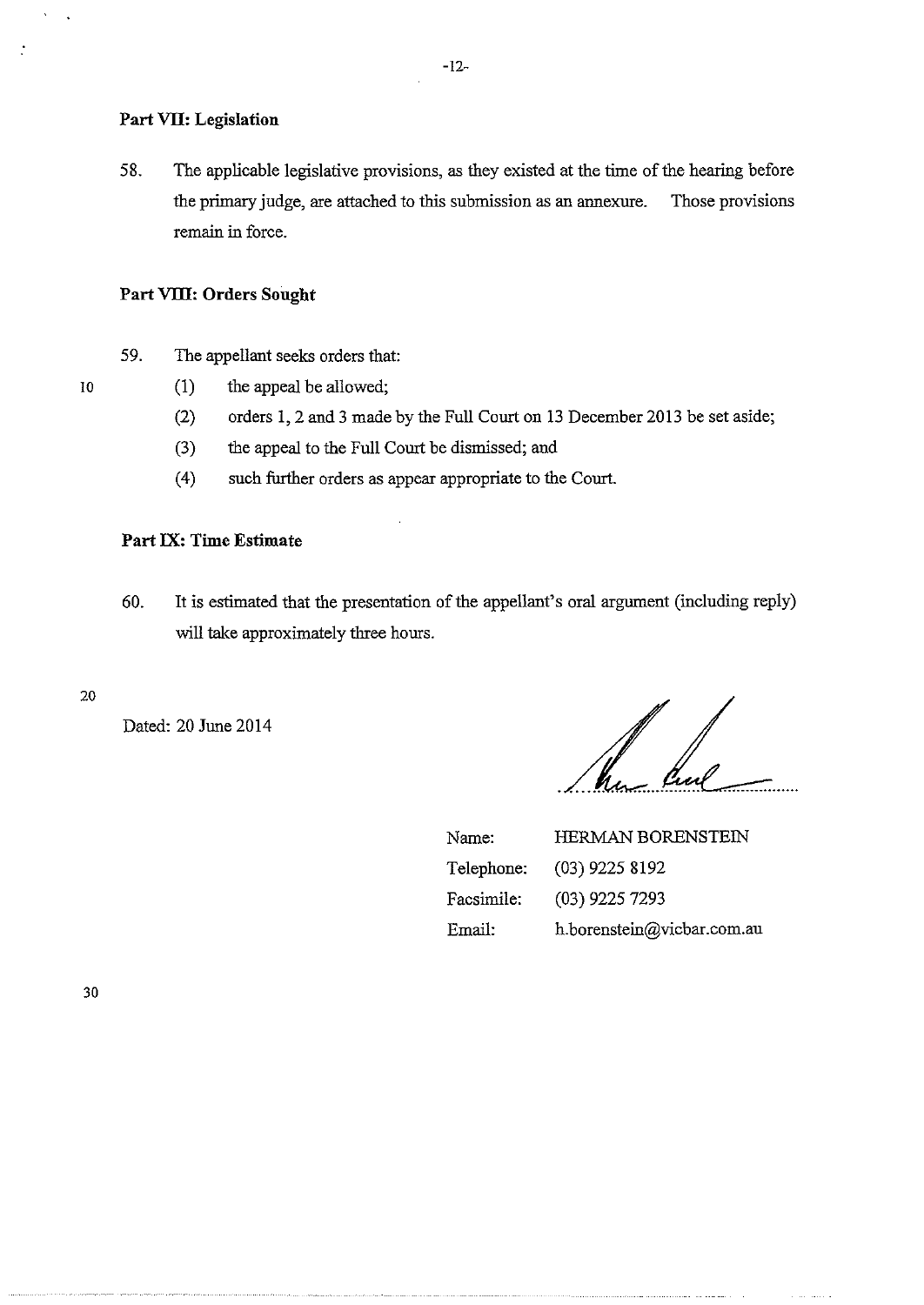Section 3

# **Division 2-0bject of this Act**

### **3 Object of this Act**

The object of this Act is to provide a balanced framework for cooperative and productive workplace relations that promotes national economic prosperity and social inclusion for all Australians by:

- (a) providing workplace relations laws that are fair to working Australians, are flexible for businesses, promote productivity and economic growth for Australia's future economic prosperity and take into account Australia's international labour obligations; and
- (b) ensuring a guaranteed safety net of fair, relevant and enforceable minimum terms and conditions through the National Employment Standards, modem awards and national minimum wage orders; and
- (c) ensuring that the guaranteed safety net of fair, relevant and enforceable minimum wages and conditions can no longer be undermined by the making of statutory individual employment agreements of any kind given that such agreements can never be part of a fair workplace relations system; and
- (d) assisting employees to balance their work and family responsibilities by providing for flexible working arrangements; and
- (e) enabling fairness and representation at work and the prevention of discrimination by recognising the right to freedom of association and the right to be represented, protecting against unfair treatment and discrimination, providing accessible and effective procedures to resolve grievances and disputes and providing effective compliance mechanisms; and
- (f) achieving productivity and fairness through an emphasis on enterprise-level collective bargaining underpinned by simple good faith bargaining obligations and clear rules governing industrial action; and
- (g) acknowledging the special circumstances of small and medium-sized businesses.

#### *4 Fair Work Act 2009*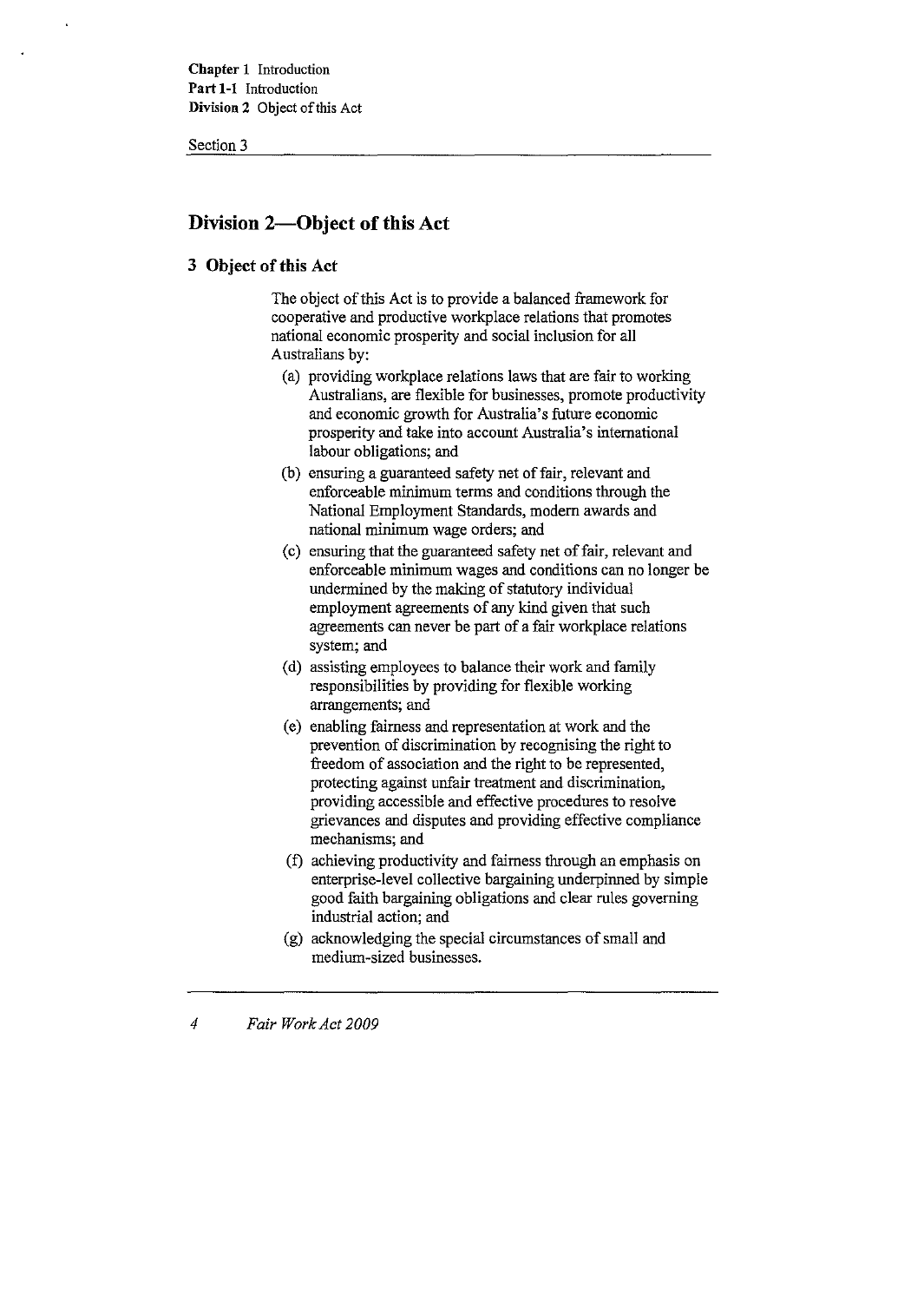**Chapter** 3 Rights and responsibilities of employees, employers, organisations etc. **Part 3-1** General protections **Division 1 Introduction** 

Section 336

### **336 Objects of this Part**

The objects of this Part are as follows:

- (a) to protect workplace rights;
- (b) to protect freedom of association by ensuring that persons are:
	- (i) free to become, or not become, members of industrial associations; and
	- (ii) free to be represented, or not represented, by industrial **associations; and**
	- (iii) free to participate, or not participate, in lawful industrial **activities;**
- (c) to provide protection from workplace discrimination;
- (d) to provide effective relief for persons who have been discriminated against, victimised or otherwise adversely affected as a result of contraventions of this Part.

*330 Fair Work Act 2009*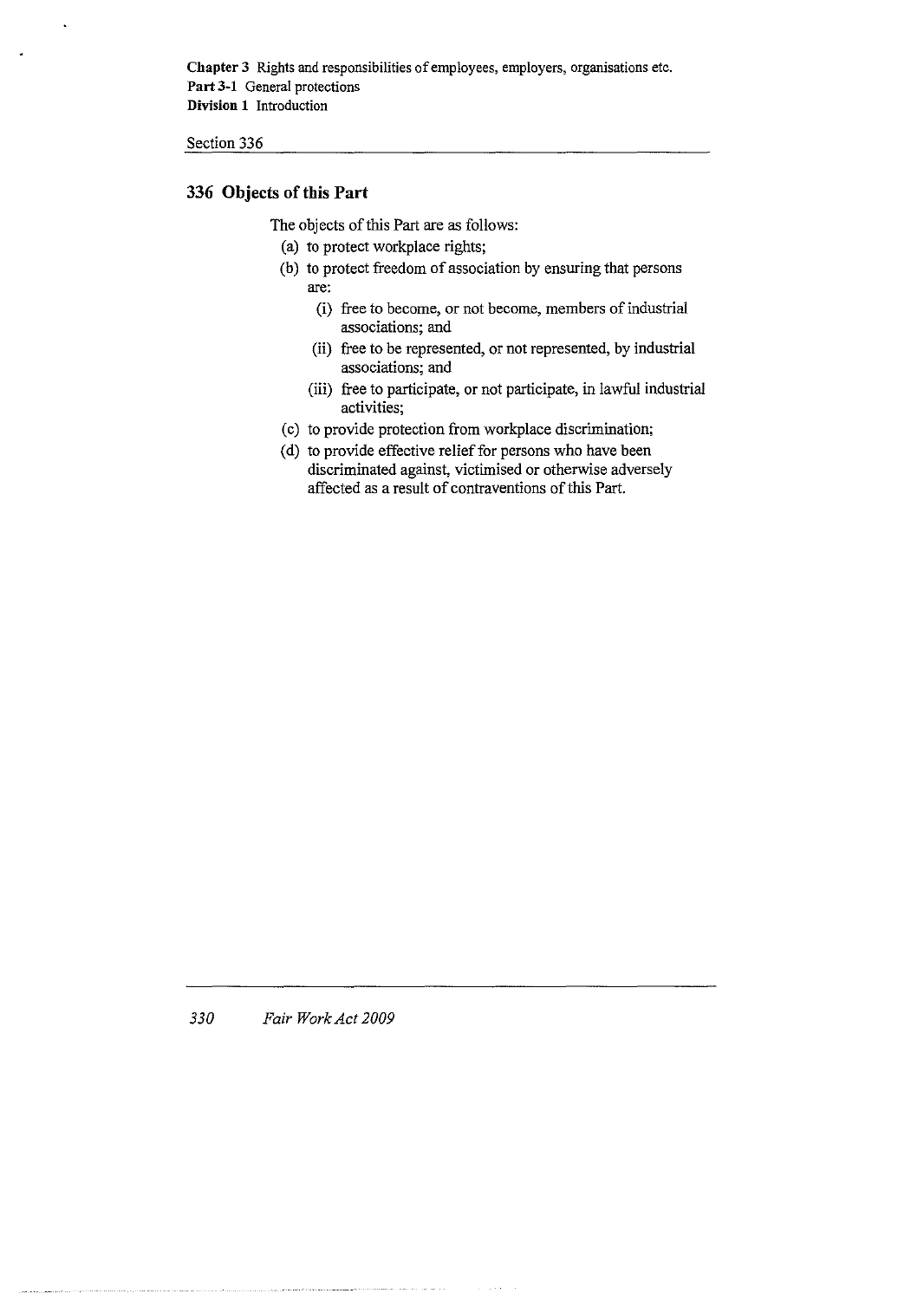# **Division 4-Industrial activities**

### **346 Protection**

A person must not take adverse action against another person because the other person:

- (a) is or is not, or was or was not, an officer or member of an industrial association; or
- (b) engages, or has at any time engaged or proposed to engage, in industrial activity within the meaning of paragraph 347(a) or (b); or
- (c) does not engage, or has at any time not engaged or proposed to not engage, in industrial activity within the meaning of paragraphs 347(c) to (g).
- **Note: This section is a civil remedy provision (see Part 4-1).**

#### **347 Meaning of** *engages in industrial activity*

A person *engages in industrial activity* if the person:

- (a) becomes or does not become, or remains or ceases to be, an officer or member of an industrial association; or
- (b) does, or does not:
	- (i) become involved in establishing an industrial **association; or**
	- (ii) organise or promote a lawful activity for, or on behalf of, an industrial association; or
	- (iii) encourage, or participate in, a lawful activity organised or promoted by an industrial association; or
	- (iv) comply with a lawful request made by, or requirement of, an industrial association; or
	- (v) represent or advance the views, claims or interests of an industrial association; or
	- (vi) pay a fee (however described) to an industrial association, or to someone in lieu of an industrial **association; or**
	- (vii) seek to be represented by an industrial association; or
- (c) organises or promotes an unlawful activity for, or on behalf of, an industrial association; or

*Fair Work Act 2009 339*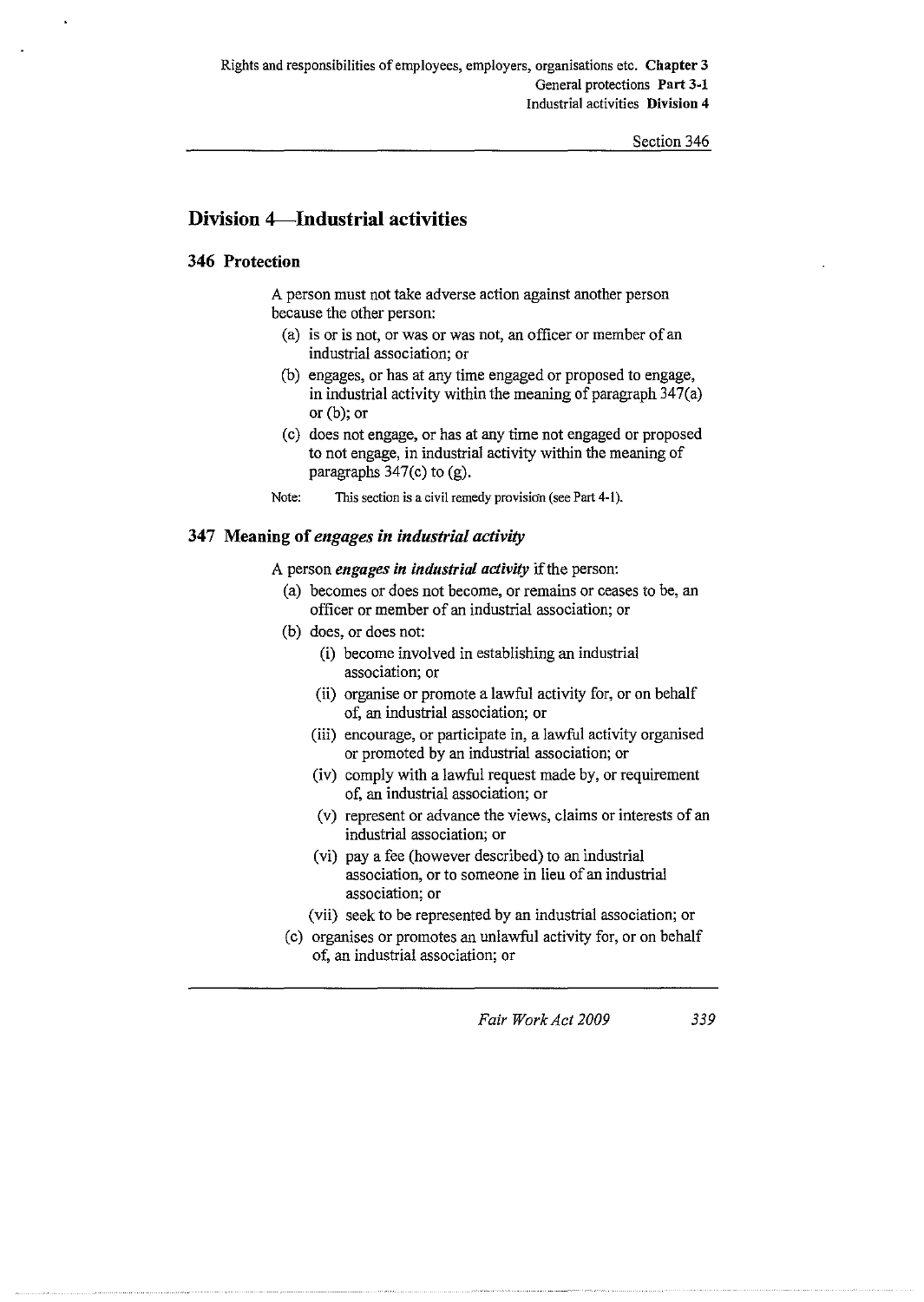Section 348

- (d) encourages, or participates in, an unlawful activity organised or promoted by an industrial association; or
- (e) complies with an unlawful request made by, or requirement of, an industrial association; or
- (f) takes part in industrial action; or
- (g) makes a payment:
	- (i) that, because of Division 9 of Part 3-3 (which deals with payments relating to periods of industrial action), an employer must not pay; or
	- (ii) to which an employee is not entitled because of that Division.

### **348 Coercion**

A person must not organise or take, or threaten to organise or take, any action against another person with intent to coerce the other person, or a third person, to engage in industrial activity.

**Note: This section is a civil remedy provision (see Part 4-1).** 

#### **349 Misrepresentations**

- (!) A person must not knowingly or recklessly make a false or misleading representation about either of the following:
	- (a) another person's obligation to engage in industrial activity;
	- (b) another person's obligation to disclose whether he or she, or a third person:
		- (i) is or is not, or was or was not, an officer or member of an industrial association; or
		- (ii) is or is not engaging, or has or has not engaged, in industrial activity.
	- **Note: This subsection is a civil remedy provision (see Part 4-1).**
- (2) Subsection (I) does not apply if the person to whom the representation is made would not be expected to rely on it.

#### **350 Inducements-membership action**

- (I) An employer must not induce an employee to take, or propose to take, membership action.
	- Note: This subsection is a civil remedy provision (see Part 4-1).

*340 Fair Work Act 2009*